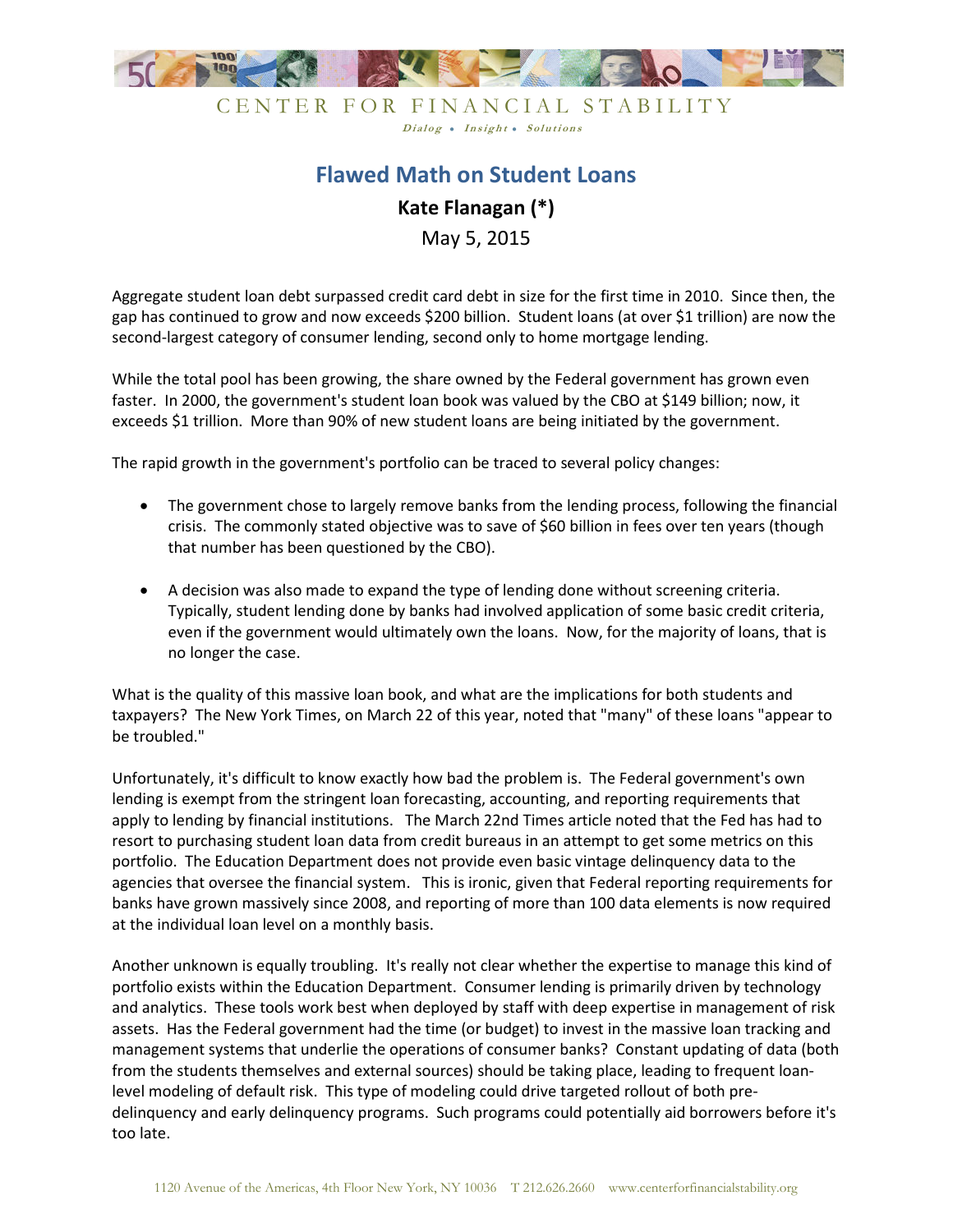

Dialog . Insight . Solutions

Proactive management of this \$1 trillion portfolio is crucial, both for the borrowers and the lenders (the taxpayers). It's important that the implications of this coming wave of defaults for future Federal budgets be clearly understood. How much of a loss do we expect to take?

It is particularly hard to know the answer to the last question, as the CBO is required to use an unusual method of accounting for these loans. They have released quite a few reports noting that fair value accounting would yield a much less favorable assessment of the Federal loan book. A recent report documented a negative swing of over \$200 billion. Crucially, these estimates are being made without the benefit of true credit quality data, which should underlie forecasting on all risk assets. The real "hole" may be much worse. And the problem is just kicking in, as the no-payment grace period is just now expiring on many of the loans made in recent years.

Good intentions followed by poor execution can bring damaging results.

Some years back, the idea of providing a way for most Americans to own homes sounded very appealing. But the result was a situation in which many lower incomes households became excessively leveraged and terribly illiquid. Many were badly harmed when housing prices started to drop, and suffered further pain when the job market tanked. In its execution, these home ownership programs seemed to end up hurting some of the very folks that they had been intended to help.

More recently, the idea of extending a loan to anyone who qualified for college also sounded appealing. However, not all courses of study will provide sufficient additional income potential to ensure payback. Both the economic value of the asset (the degree itself) and the available credit data on the borrower should have been considered when lending was expanded. Finally, and more controversially: interest rates on Federal student loans should have been varied in relation to the risk of the loan. This is Risk Management 101. By not doing this, the government is essentially admitting upfront that they plan to subsidize loans to riskier borrowers, or in areas of study that do not typically bring large returns. Our national policy on this point should have been debated openly. College tuition grants should be done explicitly, in accordance with a comprehensive policy framework, not through the back door (and not in a way that demeans students by first having them default on obligations).

It's worth noting that household debt can be discharged in bankruptcy court. However, Federallybacked student debt cannot. Many students who were given loans initiated without appropriate risk assessment face a situation in which repayment will be difficult, and legally available opportunities to reset their obligations will be few. It seems likely that the rules governing discharge will have to be changed. As noted, loan forgiveness programs will doubtless be greatly expanded, and a sizable portion of this \$1 trillion loan book will likely be written off. The impact to the lives of the graduates in question will be severe, as discharges and forgiveness programs must be reported to the bureaus. Credit scores will drop hugely as a result. The graduates in question will therefore find it harder to get jobs, credit cards, car loans, and even apartments. Credit scores are routinely checked in relation to many transactions these days, including potential offers of employment.

The longer we wait to face this growing problem, the more future graduates (and taxpayers) we will put at risk. The bell is ringing. It's time to get the math right on student loans.